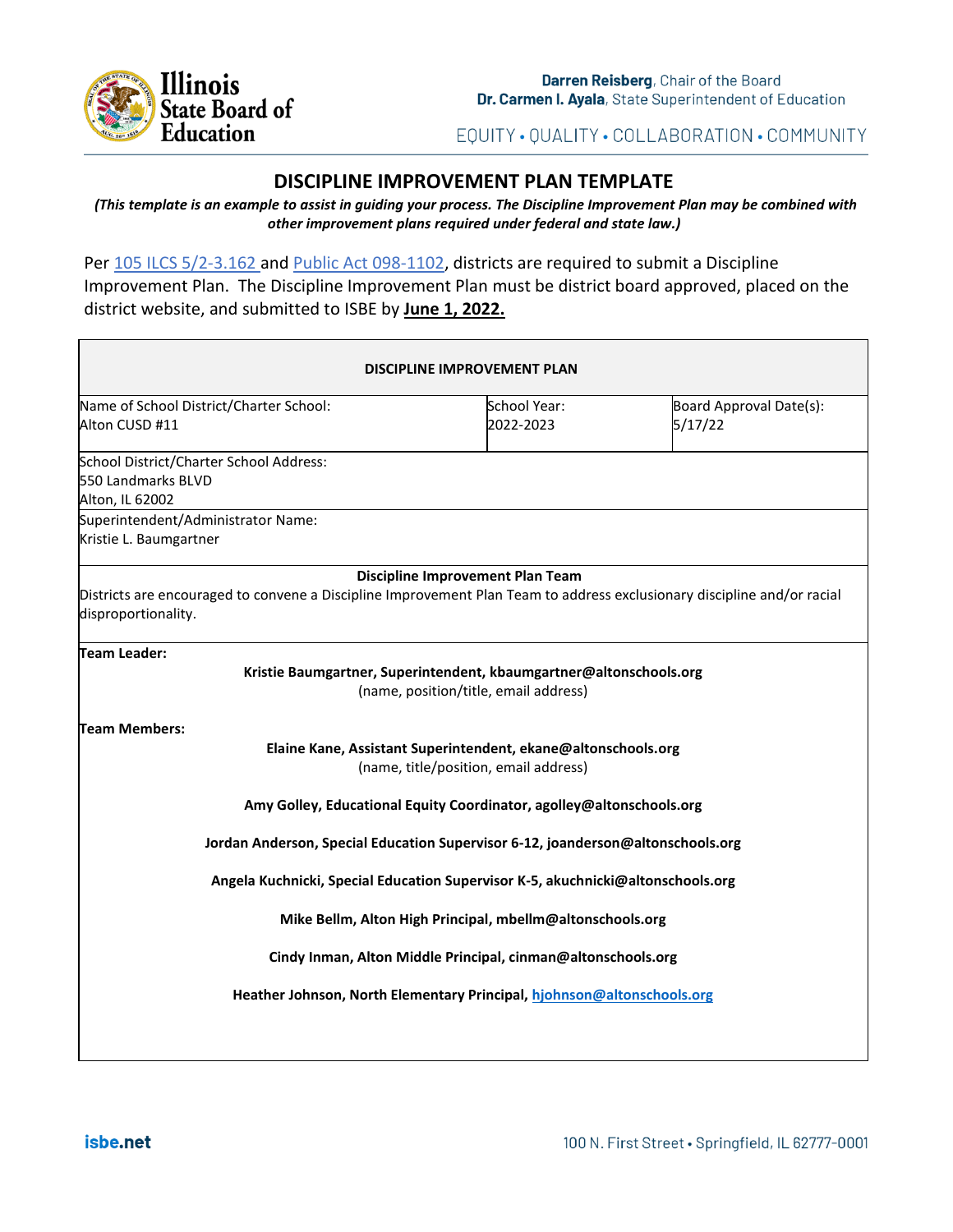## **Recommended Steps to Consider when Creating the Discipline Improvement Plan**

### **1-Review of discipline data:**

Please [click here](https://www.isbe.net/Pages/School-Discipline.aspx) to find district data on the ISBE webpage. Districts/Charter Schools may also consider any other local data when creating their plan.

#### **2-Data Analysis and Identified Trends:**

\*A racial disproportionality rate of 3.02 exists when comparing the exclusionary discipline (expulsions and suspensions) of minority students to white students. This is also true for office discipline referrals in general.

\*17 of 19 expulsions to date in the 2021-22 school year have been minority students and 100% have been students from lowincome families.

\*Male students are four times more likely to receive disciplinary consequences as compared to female students.

\*Tardies/loitering are the highest category of referrals at the middle school and high school which sometimes lead to other incidents (such as fighting or physical aggression) resulting in exclusionary discipline.

\*Comparing 2017-18 discipline referral data to 2021-2022 shows nearly twice the number of discipline referrals for defiance, disrespect and disruption.

#### **3-Potential Action Plan to Reduce the Use of Exclusionary Discipline and/or Racial Disproportionality:**

\*Provide all staff with diversity and inclusion training in the fall of 2022.

\*Utilize re-engagement meetings with students returning from a suspension to engage the family and school-based supports for students to reduce behaviors/actions leading to disciplinary consequences.

\*Continue to utilize after-school and lunch detentions at the 3-12 grade levels instead of suspensions where possible so that students do not miss academic/instructional time during the school day.

\*Use of restorative practices and language. It will be necessary to also provide staff with additional training on these practices in the fall of 2022.

\*Teachers and staff will begin entering only factual information into Skyward regarding a student discipline referral/occurrence. Administrators will then determine the category of the infraction and the consequence if any.

\*All schools/principals will better define student expectations for each building staff member so that these are consistently maintained and clear for all students to alleviate inconsistencies in how students view school rules.

\*Improve fidelity of services students receive at the PBIS secondary and tertiary levels. In addition, return to universal PBIS supports.

\*Use quarterly district disciplinary data reviews to progress monitor improvement while also identifying areas of concern. This will include both a review of disaggregated student discipline data (by school/student sub-group/incident/discipline consequence).